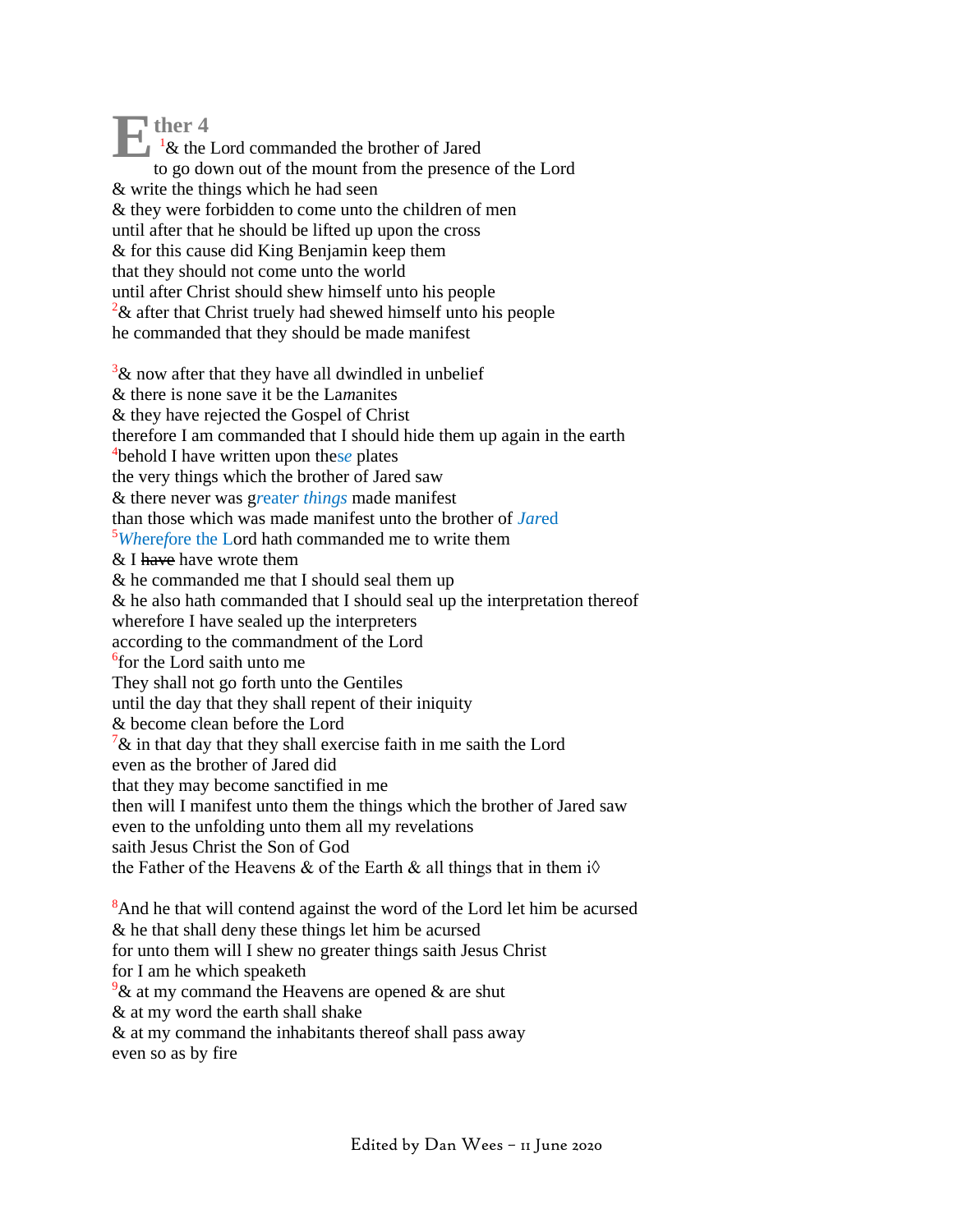$10\&$  he that believeth not my words believeth not my desipels & if it so be that I do not speak judge ye for ye shall know that it is I that speaketh at the last day  $11$ But he that believeth these things which I have spoken him will I visit with the manifestations of my spirit & he shall know & bear record for because of my spirit he shall know that these things are true for it persuadeth men to do good  $12\&$  whatsoever thing persuadeth men to do good is of me for good cometh of none save it be of me & I am the same that leadeth men to all good

he that will not believe my words will not believe me that I am & he that will not believe me will not believe the Father which sent me for behold I am the Father I am the light & the life & the truth of the world  $13$ come unto me O ye Gentiles & I will shew unto you the greater things the knowledge which is hid up because of unbelief  $14$ come unto me O ye house of Israel & it shall be made manifest unto you how great things the Father hath laid up for you from the foundation of the world & it hath not come unto you because of unbelief <sup>15</sup>Behold when ye shall rend that veil of unbelief which doth cause you to remain in your awful state of wickedness & heardness of heart & blindness of mind then shall the great and marvellous things which have been hid up from the foundation of the world from you yea when ye shall call up on the Father in my name with a broken heart & a contrite spirit then shall ye know that the Father hath remembered the covenant which he made unto your fathers O house of Israel  $16\&$  then shall my revelations which I have caused to be written by my servant John be unfol*d*ed in the eyes of all the people

Remember when ye see these things ye shall know that the time is at hand that they shall be made manifest in very deed <sup>17</sup>therefore when ye shall receive this record ye may know that the work of the Father has commenced upon all the face of the ea<sup>land</sup>